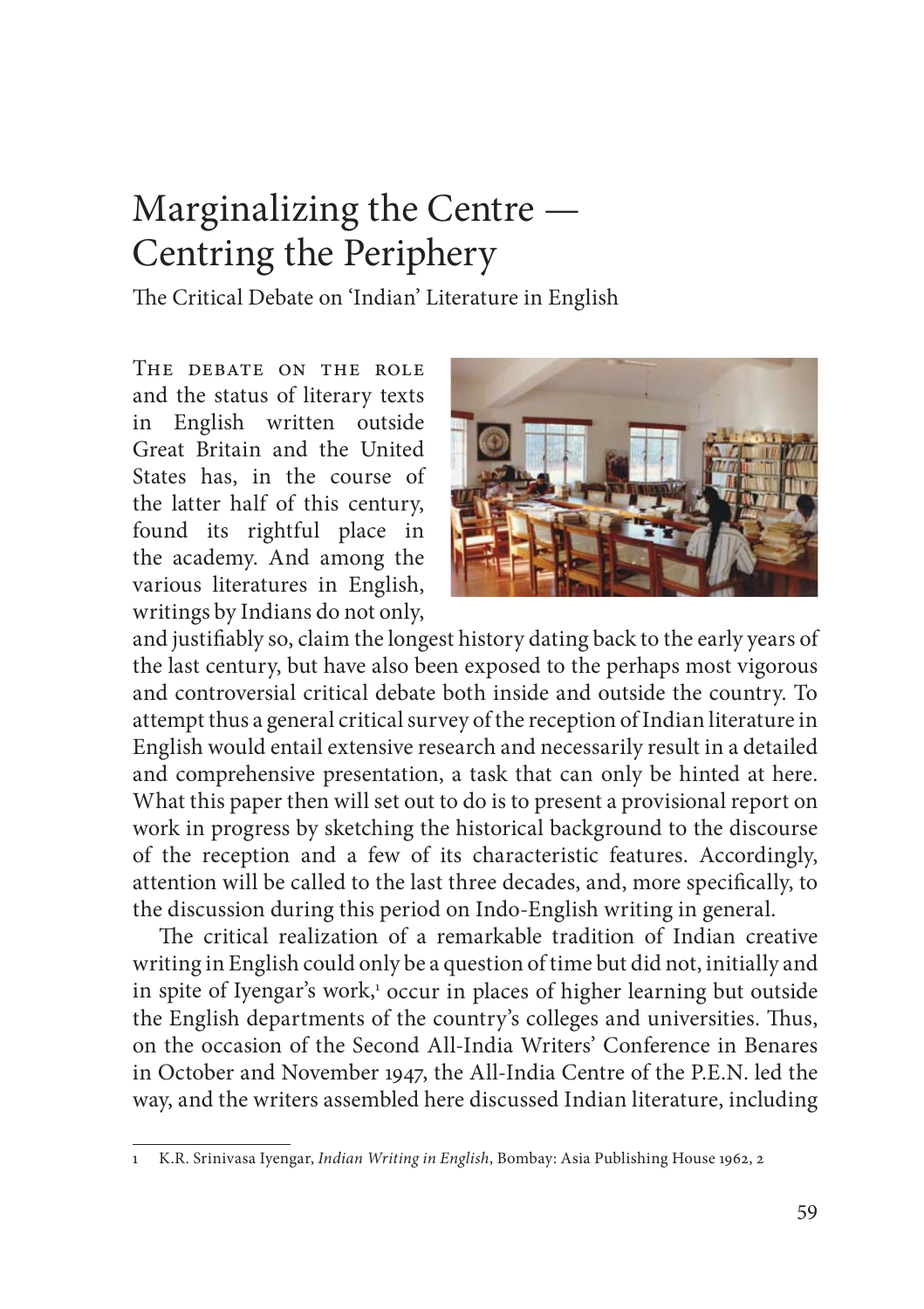### GENTLE ROUND THE CURVES

its Indo-English brand.<sup>2</sup> Iyengar defined the critic's task as not merely that of analysing the text but also of contextualizing his reading and modified Taine's 'race', 'milieu' by emphasizing that the critic "should also learn to locate each work of literature in its unique context in terms of place, time and circumstance and judge it in relevance to them."3 Once again, this literature is to be approached in cross-cultural terms:

> As regards Anglo-Indian literature, the 'race' is the mixed Indian race, a resultant of invasions, conquests, and occupations extending over a period of 4 or 5 thousand years; the 'milieu', the variegated Indian subcontinent, comprising extremes of every kind, heir to a geography and cultural heritage all its own; and the 'moment', the meeting of the West and India.4 (22)

Almost forty years later Feroza F. Jussawalla's *Family Quarrels: Towards a Criticism of Indian Writing in English*<sup>5</sup> links up to Iyengar's view by arguing a combined textual-analytical and contextual-culture study approach with regard to the evaluation of the Indian writer's use of English and his or her execution of literary themes. Grounding her methodological considerations on J.R. Firth's definition of 'context of situation' as "the series of contexts of both verbal and non-verbal that make up a text..." (89), and on Braj B. Kachru's application of this concept to the (creative) use of English in India (98), Jussawalla rejects the, in her eyes, dominant approach hitherto practised by Indian critics who ignore the "context of situation, the language- and culture-contact situation in India." (137) Although she does not suggest the adoption, let alone the imitation, of Western critical theories, her expatriate status and her obvious distance to the Indian critical scene explain perhaps why she advocates Stanley Fish's concept

<sup>2</sup> K.R. Srinivasa Iyengar, "Literary Criticism", ed. The P.E.N. All-India Centre, *Writers in Free India*: Proceedings of the Second All-India Writers Conference, Bombay: The P.E.N. All-India-Centre 1955. K.R. Srinivasa Iyengar sums up his remarks on "Indo-English Literature" (181–189), on the hopeful note that "... the career of Indo-English literature is not ended, and ... the best is yet to be", at the same time requesting his listeners to "look upon Indo-English literature as an Indian literature among other great Indian literatures..." (188) Cf. also K.R. Srinivasa Iyengar (ed.), *Indian Writers in Council: Proceedings of the First All-India Writers Conference*, Bombay: The International Book House 1947, and Sir Bomanji Wadia's contribution to the Jaipur conference in 1945 on "The Indispensability of English to Indian Culture." (243–246)

<sup>3</sup> K.R. Srinivasa Iyengar, "Literary Criticism", *Writers in Free India*, Bombay: International Book House 1950, 99

<sup>4</sup> Iyengar, *Indian Writing in English*, Bombay: Asia Publishing House, 2nd enlarged ed. 1973, 22 [Lectures, University of Leeds 1962]

<sup>5</sup> Feroza F. Jussawalla, *Family Quarrels. Towards a Criticism of Indian Writing in English*, New York: Peter Lang 1985, 43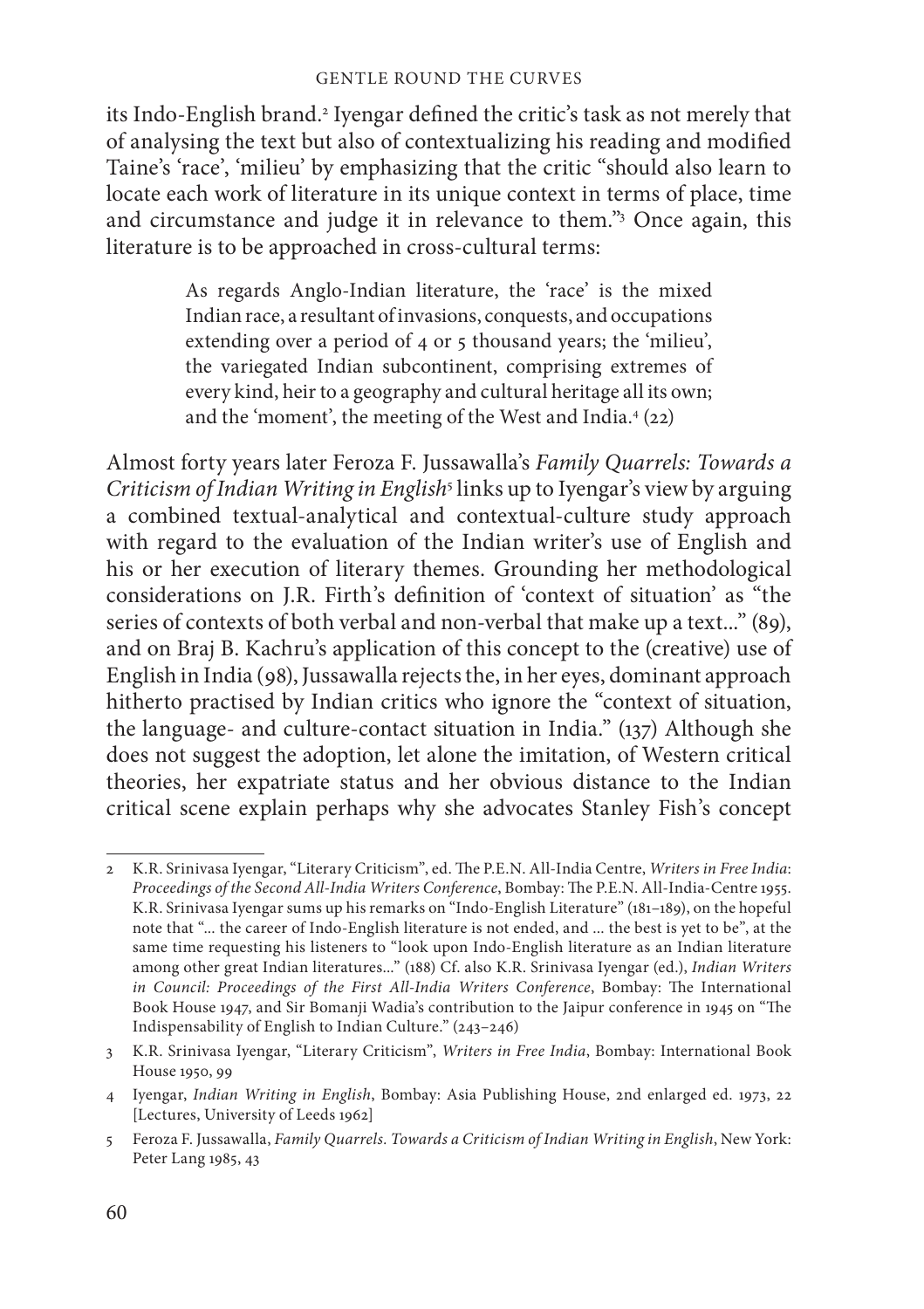of the 'interpretive community' that, being itself contextualized, "could draw both on the important native Indian traditions in criticism and on contemporary linguistic analyses." (X) Mention should also be made here



of the fact that Jussawalla's critical survey of the development of Indian criticism is not any longer nationalist and thus concerned with questions like: "'Should we use English?' or 'How can we Indianize English?', but rather 'How best can we use the English language to reflect our society and culture?'" (17)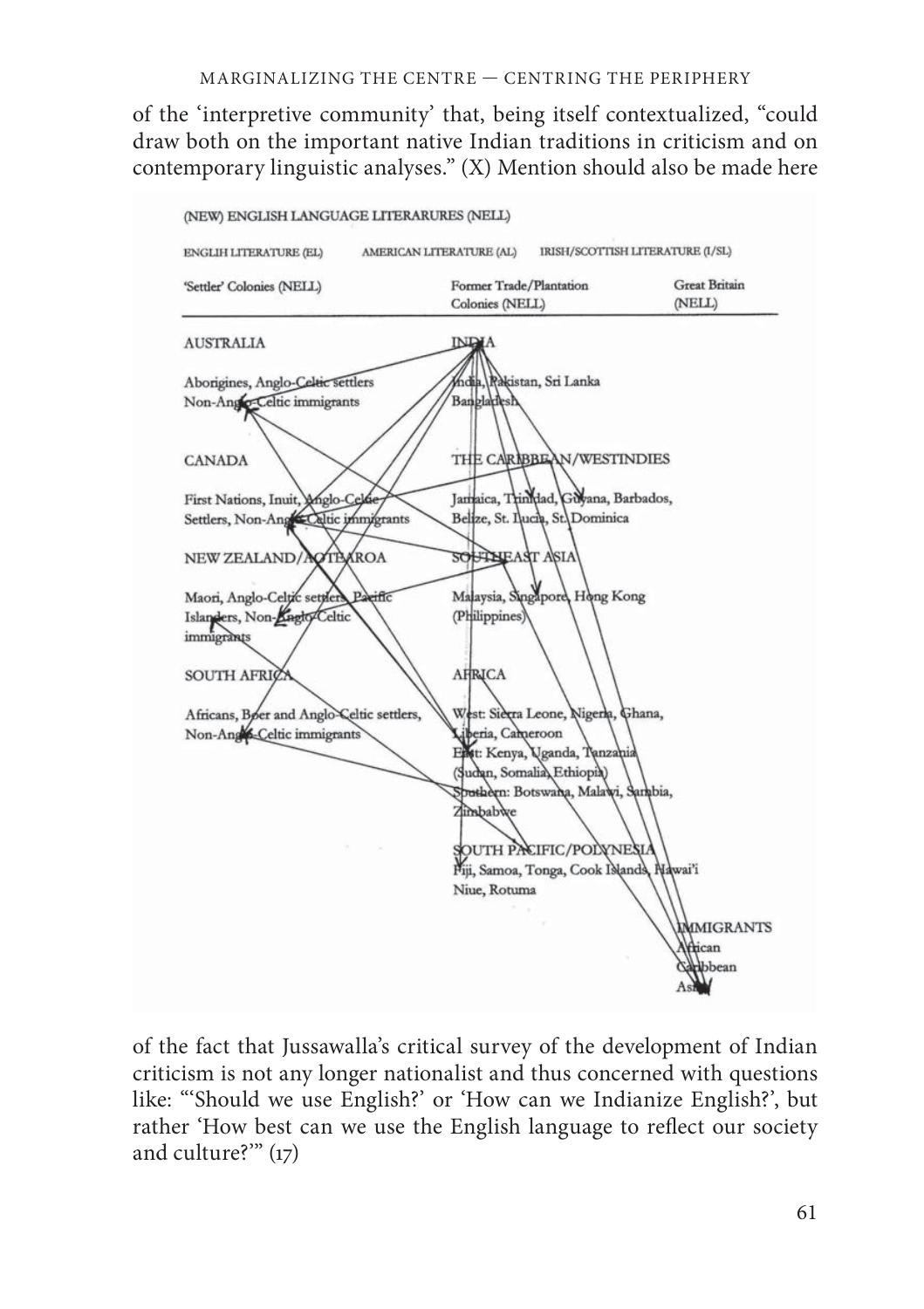### GENTLE ROUND THE CURVES

Having necessarily digressed into linking up important methodological tenets of the post-war period and the beginning of Indo-English criticism in the early 1960s with a critical position of the mid-1980s grounded on socio-linguistics and culture studies, I must return to a second nonuniversity institution which was instrumental in promoting Indo-English literature and criticism, viz. *The Writers Workshop* founded in Calcutta in 1958 by P. Lal and

> a group of writers who agree in principle that English has proved its ability, as a language, to play a creative role in Indian literature, through original writing and transcreation. Its task is that of defining and substantiating the role by discussion and diffusion of creative writing and transcreation from India and other countries.<sup>6</sup>

The position of *The Writers Workshop* on the role of English voiced rather adamantly here and substantiated unequivocally in a number of critical analyses of Indo-English writing, especially of poetry, in its main outlet *miscellany*, must be held responsible perhaps not for setting up but for bringing to the fore the two opposed critical camps of the defenders and the opponents of creative Indian writing in English: the 'localists' and the 'internationalists'. The controversy itself ranges across the diametrically opposed camps of those who defend or deny the creative use of an acquired language. Ferozewalla's conclusion about the Indian critical scene and her view on the 'localist' camp neatly sums up the situation:

> ... questions regarding the use of English and the identification of the Indianness of the subject matter have been the main concerns of the critics. Nationalistic rejection of English was coupled with an acceptance of the Whorfian hypothesis that a consciousness conditioned by an Indian language could not be conveyed through English. Indian critics seemed to accept Whorf's hypothesis about language determining the 'house' of one's consciousness all too readily.7

Lal's position, shared by many Indian writers in English,<sup>8</sup> was first taken

<sup>6</sup> P. Lal, *The Concept of an Indian Literature: Six Essays*, Calcutta: Writers Workshop 1968, VI

<sup>7</sup> Feroza F. Jussawalla, *Family Quarrels*, 33. See also the chapter "Family Quarrels", *ibid*., 1–37, for a succinct though not uncontroversial presentation of the Indian critical scene

<sup>8</sup> Cf. P. Lal (ed.), *Modern Indian Poetry in English*, Calcutta: Writers Workshop 1969; a comprehensive anthology complemented by poets responding to a questionnaire Lal had sent out to them. Cf. also statements made by Anand, Narayan and Rao on the creative use of English: Mulk Raj Anand, "Pigeon-Indian: Some Notes on Indian-English Writing"; and R.K Narayan, "English in India: The Process of Transmutation", ed. M.K. Naik, *Aspects of Indian Writing in English*, Delhi: The Macmillan Company of India 1979, 24-44 and 19-23 respectively. Raja Rao, "Foreword",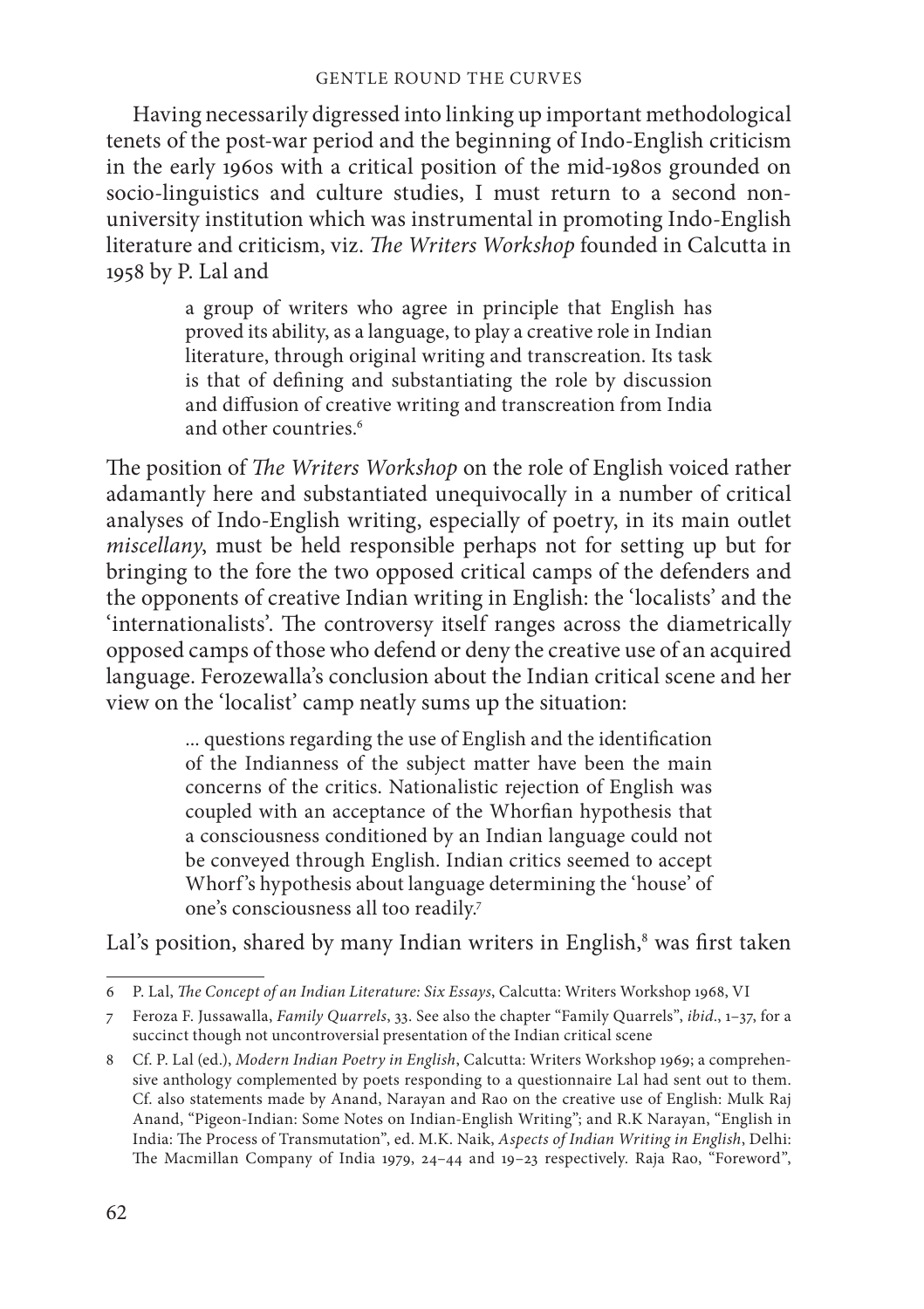to task in the journal *Quest* in 1959; it was subsequently defended in several of his essays and also discussed in a *Writers Workshop* symposium held in 1960 as well as in the Indian press in 1961/62.9 His emphatic insistence at the time on "the private voice" and the appeal of creative writing "to that personality in man which is distinct, curious, unique and idealistic",<sup>10</sup> clearly went against the grain of views held by more traditionally-oriented critics because it openly professed affinities to European Romanticism. Incidentally, it also rejected such tenets of Sanskrit aesthetics which were later to be suggested as forming part and parcel of the "Indian critic's equipment and training" in a 1984 Seminar on "A Common Poetic for Indian Literatures" organized at Dhvanyaloka in Mysore<sup>11</sup> by C.D. Narasimaiah, one of the most eloquent advocates of Indian writing in English. As was argued there, "the expression of personal emotion in art, *except as transmuted into artistic terms, when it becomes impersonal*, [my emphasis] has not been of any interest to the Indian critic...", while "the way a work affects the reader" occurs in the following manner:

> The reader enters into a dialogue, *hrdayasamvada*, with the work of art before him, and as the engagement with the work advances by stages variously described as *ahlada*, *rasollasa*, *cittavistra*, it matures into an absorption, *tallinatha* in it: for the duration of this condition, the reader has achieved his detachment or release from his egocentric predicament.<sup>12</sup>

Yet while Narasimhaiah pleads for

taking you back to Bharata and his followers [...] not only because they are Indian and help to recover our *svadharma* but because they provide us with a poetic which could stand up to the menace of realism which has circumscribed Western thought...<sup>13</sup>

*Kanthapura*, London: George Allen and Unwin 1938

<sup>9</sup> P.Lal, "Indian Writing in English. A Reply to Mr. Jyotirmoy Datta", [orig. 1959], P. Lal, *The Alien Insiders*, Calcutta: Writers Workshop 1987, 9–19; "Workshop Symposium", *Writers Workshop — a miscellany of creative writing*, 2 (October 1960), 13–22; *Indian Writing in English — a Symposium*, Calcutta: Writers Workshop n.d. [1962]; P. Lal, "Indian Writing in English", P. Lal, *The Concept of an Indian Literature*, Calcutta: Writers Workshop 1968, 41–49

<sup>10</sup> P. Lal, "Indian Writing in English", 19

<sup>11</sup> Dhvanyaloka, a research centre founded by Narasimhaiah, became in the 1970s the heart and hub of Indo–Anglian and Indian criticism in the country

<sup>12 &</sup>quot;Appendix: Towards the Formulation of a Common Poetic for Indian Literatures Today", eds. C.D. Narasimhaiah and C.N. Srinath, *A Common Poetic for Indian Literatures*, Mysore: Dhvanyaloka 1984, 167

<sup>13</sup> Narasimhaiah, "Introductory", *op.cit*., 8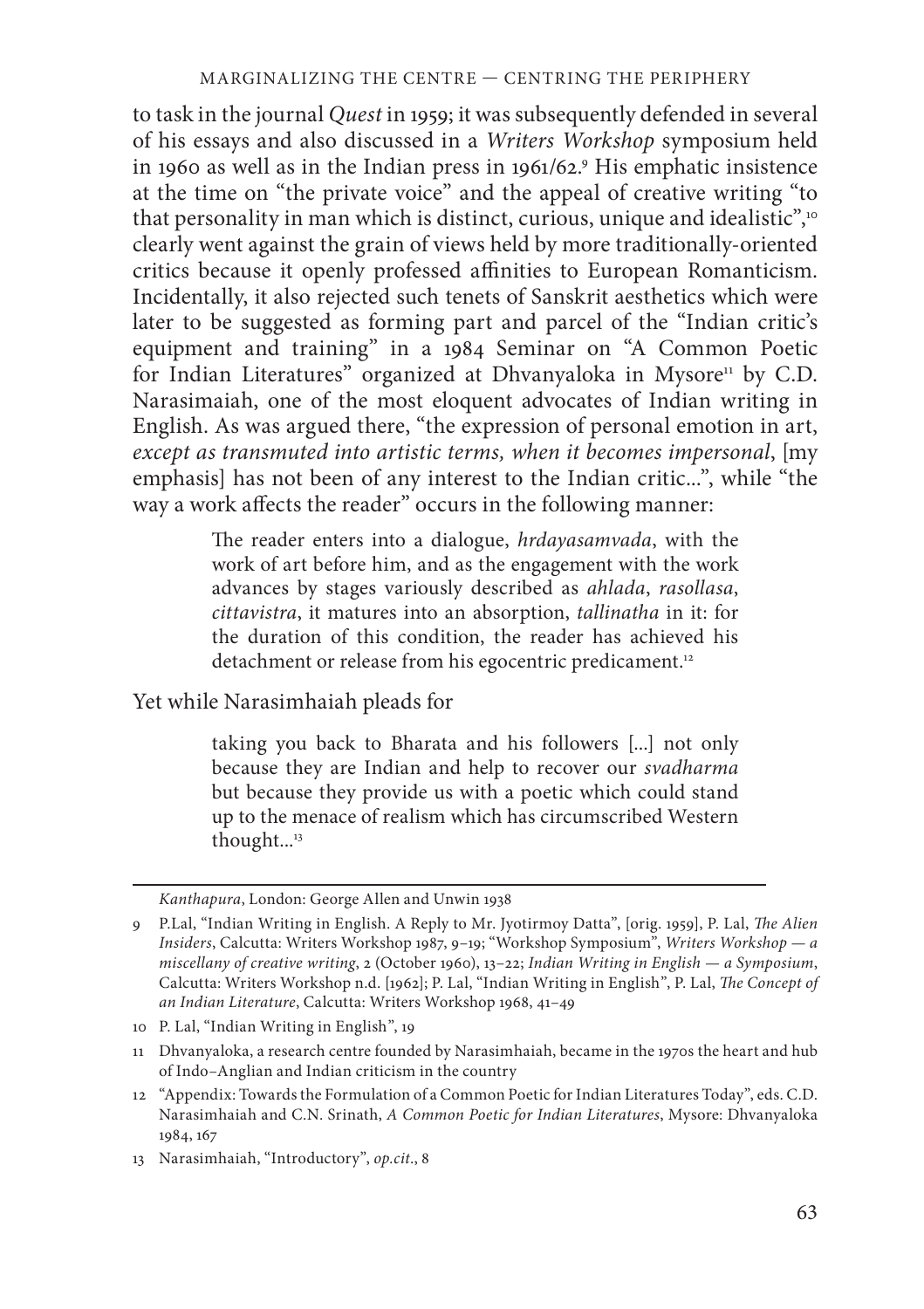the critical movement towards the re-appropriation of traditional Indian aesthetics, as given voice here, $14$  in spite of a differing critical methodology, seems to share with Lal and *The Writers Workshop* the belief in Indo-English literature as an Indian literature. And still, Narasimhaiah's opening remark in this context "that the mainstream of Indian thought is Hindu and the *mainstream* of literary sensibility is Sanskrit as the back-bone of the country's cultural unity"<sup>15</sup> appears to contradict this view unless, as I would suggest here, Indo-English literature is now being marginalized and assigned a place at the periphery of Indian culture.

Interestingly, while Narasimhaiah's critical preoccupation with defining the 'Indianness' of Indo-English writing and the 'Indian sensibility' of its authors, pursued by him from the beginning of his career,<sup>16</sup> appears to have led him towards an unequivocal centre-margin relationship of Indian and Indo-English writing. As opposed to him, Lal seems to have moved from his earlier romantic perception to, on the one hand, a contextualizing approach placing those Indian writers who have stayed on in the country and their "self-search, quest for tradition and myth knowing..."<sup>17</sup> more closely to their own cultural background. On the other hand and more importantly, Lal now implicitly subscribes to the multicultural composition of this literature when he calls attention to the motley crowd of writers in English and their vastly differing ethnic, linguistic, educational, religious and geographic background.<sup>18</sup>

<sup>14</sup> See also R.B. Patankar's summons: "Let us look for our roots where they are most likely to be found — in India as it was just before the British advent. It is only if we start from there, that we shall discover/create a common poetic for modern Indian literatures." R.B. Patankar, "The Three Alternatives", *A Common Poetic for Indian Literatures*, 63

<sup>15</sup> C.D. Narasimhaiah, "Introductory", *op.cit.*, 2. P. Lal has already taken up this point in 1974 in his essay "What is Indian in Indian Literature?" by arguing that there "has never been an 'Indian' literature for the simple reason that there never has been a very clearly defined sense of Indian nationhood." P. Lal, *The Lemon Tree of Modern Sex and Other Essays*, Calcutta: Writers Workshop 1974, 24

<sup>16</sup> Cf. his statement in: "Raja Rao: The Metaphysical Novel (*The Serpent and the Rope*) and its Significance for our Age", C.D. Narasimhaiah, *The Swan and the Eagle. Essays on Indian English Literature*, Delhi: 2nd ed. 1987: "... I had during those years [i.e. the early 1960s] a special interest in Indian fiction, had been looking for a great Indian novel, and reading *The Serpent and the Rope I* remember I felt a sudden thrill that here at last was the finest and fullest possible expression of an essentially Indian sensibility." (159)

<sup>17</sup> P. Lal, "The Alien Insiders", P. Lal, *The Alien Insiders*, 33

<sup>18 &</sup>quot;The only pan-Indian language, English attracts the most diverse types. *They are all Indians* [my emphasis]: a Chinese-Sikkimese Catholic schooled in Darjeeling now working in a Bombay advertising firm; an Indian Jew who lives in Bombay...; a young woman novelist with a German mother and a Bengali father married to a Gujarati; a Mohammedan woman novelist from Lucknow; ... a young Bengali poet from a traditionally anglicised family; an Anglo-Burmese novelist...; a Kannada novelist who speaks and writes in French as fluently as he does in English; ... a Tamil-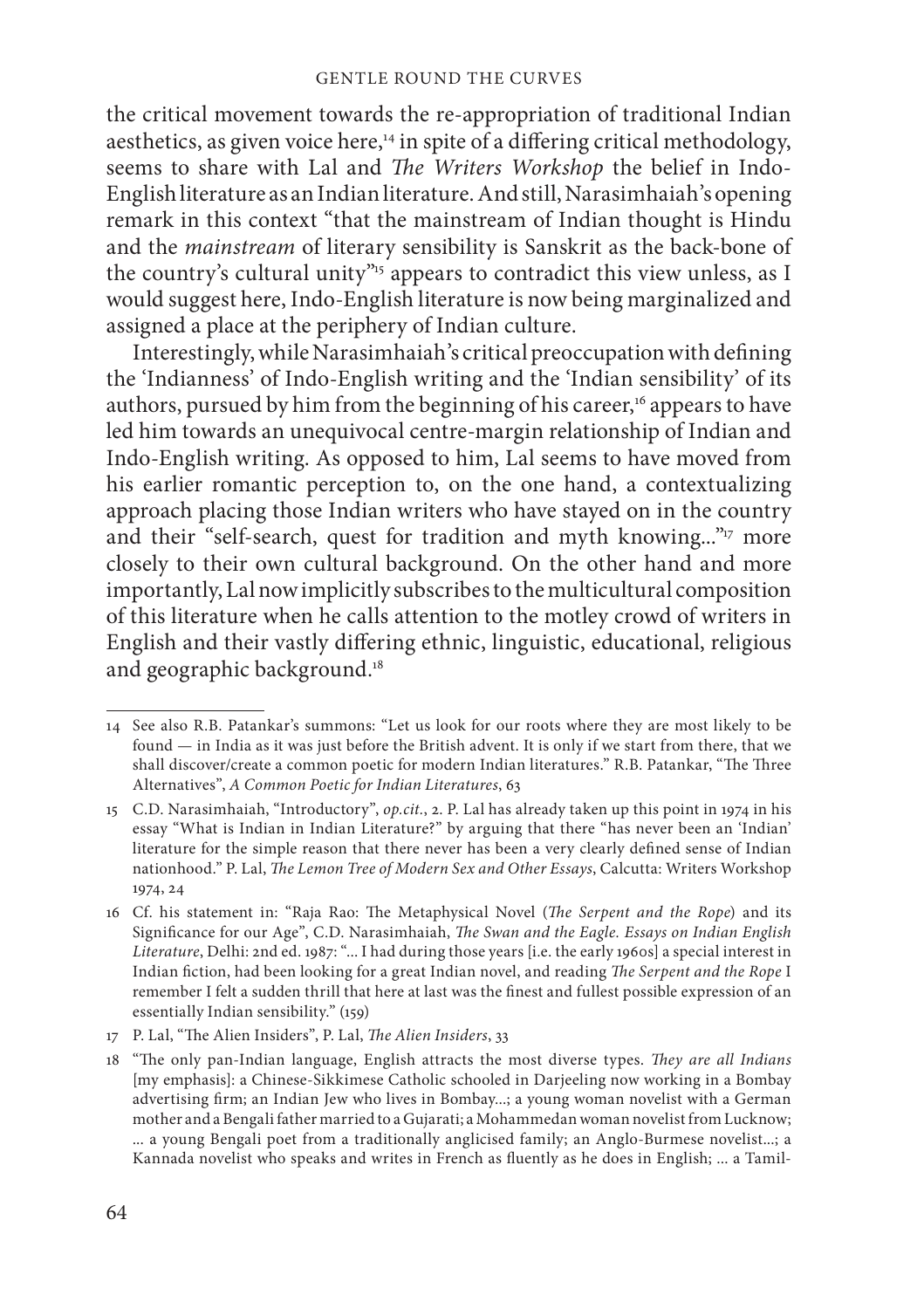While I will have to return to the Dhvanyaloka project of "constructing a critical framework" based on the assumption that the "*Rasa-Dhvani* theory is more widely known in Indian literatures than any other critical system and its concepts are in vogue in our arts and literatures", which makes it "more capable than any other existing theory of serving as the basis of a common poetic for Indian literatures",<sup>19</sup> The Writers Workshop activities in the early 1960s need some further elaboration by calling attention to the involvement, incidentally, for the first time, of foreign critics in the debate on the binary of English and Indianness. In contrast to several, mainly British critics who had responded favourably to the early Anand and Narayan novels and their linguistic and literary achievement,<sup>20</sup> the historian Michael Edwardes, author of a *History of India*, the writer John Waine and David McCutchion, Reader at Jadavpur University near Calcutta in the 1960s, took a rather critical stance, with Edwardes praising only Rudyard Kipling (!) and R.K. Narayan as having

> given me a genuine feeling about the country, [whereas] Indians writing in English are merely Indians writing in a foreign language. I do not think that they are Indian novelists at all [...] Indians writing in English are writing specifically for a foreign market. They are, therefore, more inclined to supply what they feel the market requires rather than writing something from their experience or out of their heart.<sup>21</sup>

While Edwardes obviously holds the view "that a consciousness conditioned by an Indian language could not be conveyed through English", David McCutchion, as sceptical of Indians making creative use of English as of the vagueness of the term 'Indianness', believes that the use of English quite generally and "inevitably brings with it the association of English literature and an English context." Thus while "Indian imagery and Indian tradition is experienced by most Indians only through the regional

speaking Indian Christian woman novelist married to a Telugu-speaking Hindu now teaching in an American university..." P. Lal, "The Alien Insiders", op.cit., 33-34

<sup>19 &</sup>quot;Appendix", *A Common Poetic for Indian Literatures*, 164, 169

<sup>20</sup> For early European responses to Mulk Raj Anand, cf. Saros Cowasjee, *So Many Freedoms*, Delhi: OUP 1977, esp. 41–82, where he discusses Anand's *Untouchable* and *Coolie*; see also his "Select Bibliography", 196–198. Critical response to R.K. Narayan's early novels can be found in Hilda Pontes, *R.K. Narayan*, New Delhi: Concept 1983, 37–39

<sup>21 &</sup>quot;Baldoon Dhingra interviews Michael Edwardes", *Indian Writing in English — a Symposium*, Calcutta: Writers Workshop, n.d. [1962], n.p. [2, 3]. See also C.D. Narasimhaiah's critique of John Waine's statement that "the Indian's use of English has been at the level of a *lingua franca* and lacks the fineness of nuance that makes literature possible." C.D. Narasimhaiah, *The Swan and the Eagle. Essays on Indian English Literature*, Delhi, 2nd ed. 1987 [1968], 2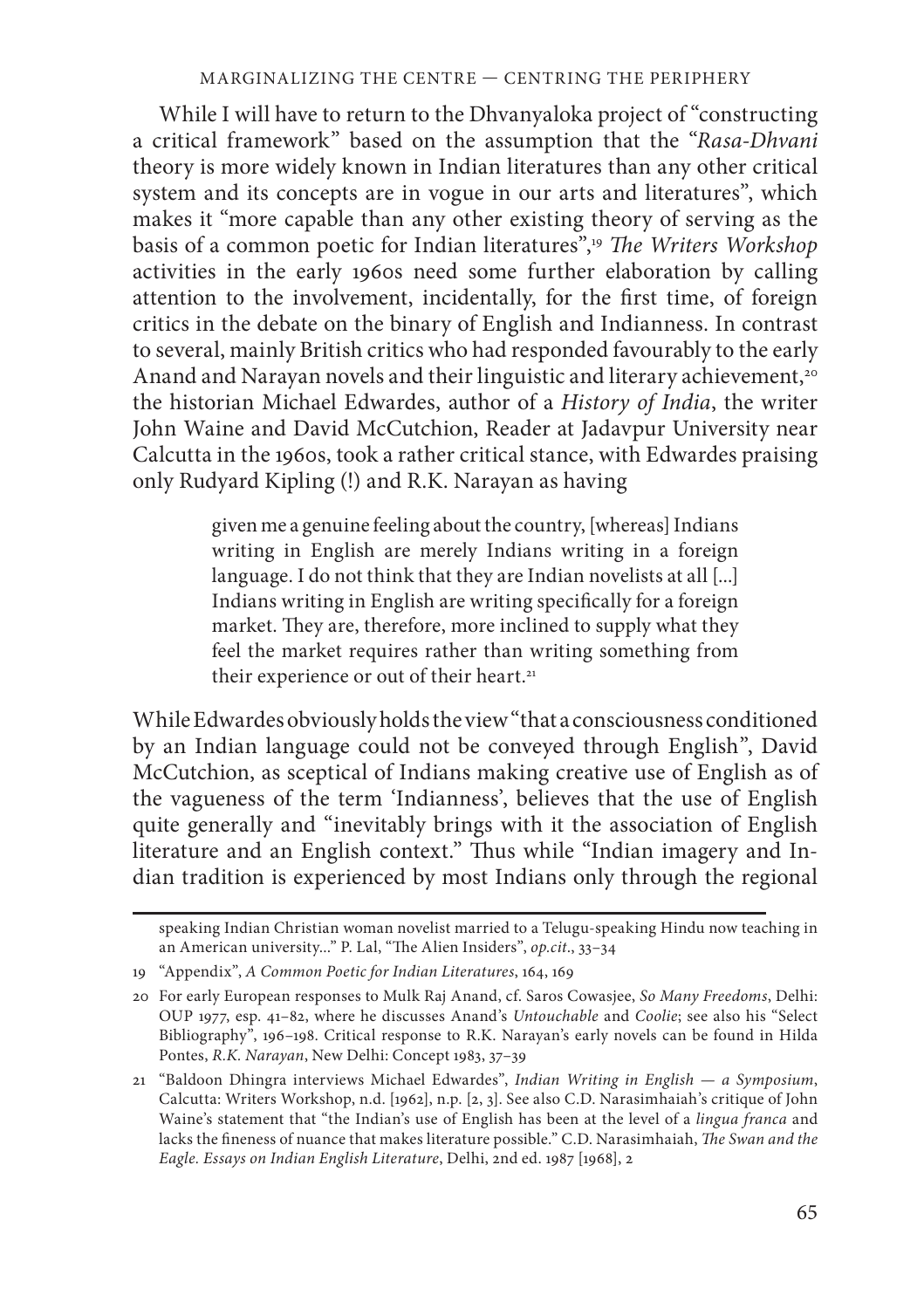languages [...] English will create a scholarly remove — the language of universities and museums<sup>322</sup>

While this is a rather static view of language which erases the dynamism inherent in language-contact situations, such as 'English in India', 'Indianness' and its defenders come in for the type of dynamic criticism lacking in McCutchion's reflection on language. Who, he ironically asks, "is to say in what 'Indianness' consists, or where it is to be found: in the sutras or on Howrah Station, in Kalidasa or with the Swatantra Party, in a village mela or at the Lokh Sabha?" <sup>23</sup>

His final suggestion, somewhat surprising though, points in the direction of Lal's conjecture of the multicultural character of 'Indianness', present in Indo-English writing when there is a reflection of "the conflicts" and reconciliations of European and Indian traditions [... which is] the most outstanding feature of contemporary Indian culture."<sup>24</sup>

Although McCutchion repeatedly returns to the bone of contention of Indo-English criticism,<sup>25</sup> and confirms his conviction that "there seems to be no *a priori* reason why great literature should not be written in English by Indians",<sup>26</sup> he noticeably begins to shift his attention to aesthetic considerations, as to whether, for example, "Indian literature in English [is] going to set itself standards or not." $27$  The question of literary value remains important because neither "critical standards at home and patronizing approval from abroad" nor "Iyengar's loving survey"<sup>28</sup> will shake his conviction "that so much Indian writing in English is second-rate",<sup>29</sup> and that the "language is characterized by a mixture of pretentiousness and vulgarity, generally bathetic, and complete insensitivity to metaphorical undertones."<sup>30</sup> "The problem of literary value, our aesthetic response, still remains."31

In the 1960s then, the stage for the critical reception of Indo-English literature was set with opposed though mixed factions of Indian and European critics who had institutionalized a discourse on the binary

<sup>22 &</sup>quot;Workshop Symposium", *miscellany* 2 (October 1960), 18

<sup>23</sup> Ibid., 22

<sup>24</sup> Ibid., 23

<sup>25</sup> David McCutchion, *Indian Writing in English*, Calcutta: Writers Workshop 1969

<sup>26</sup> *op.cit*., 34

<sup>27</sup> David McCutchion, "The Indianness of Indian Criticism", op.cit., 75

<sup>28 &</sup>quot;Indian Writing in English", 28, 29

<sup>29</sup> Ibid., 10

<sup>30</sup> Ibid., 19

<sup>31</sup> Ibid., 17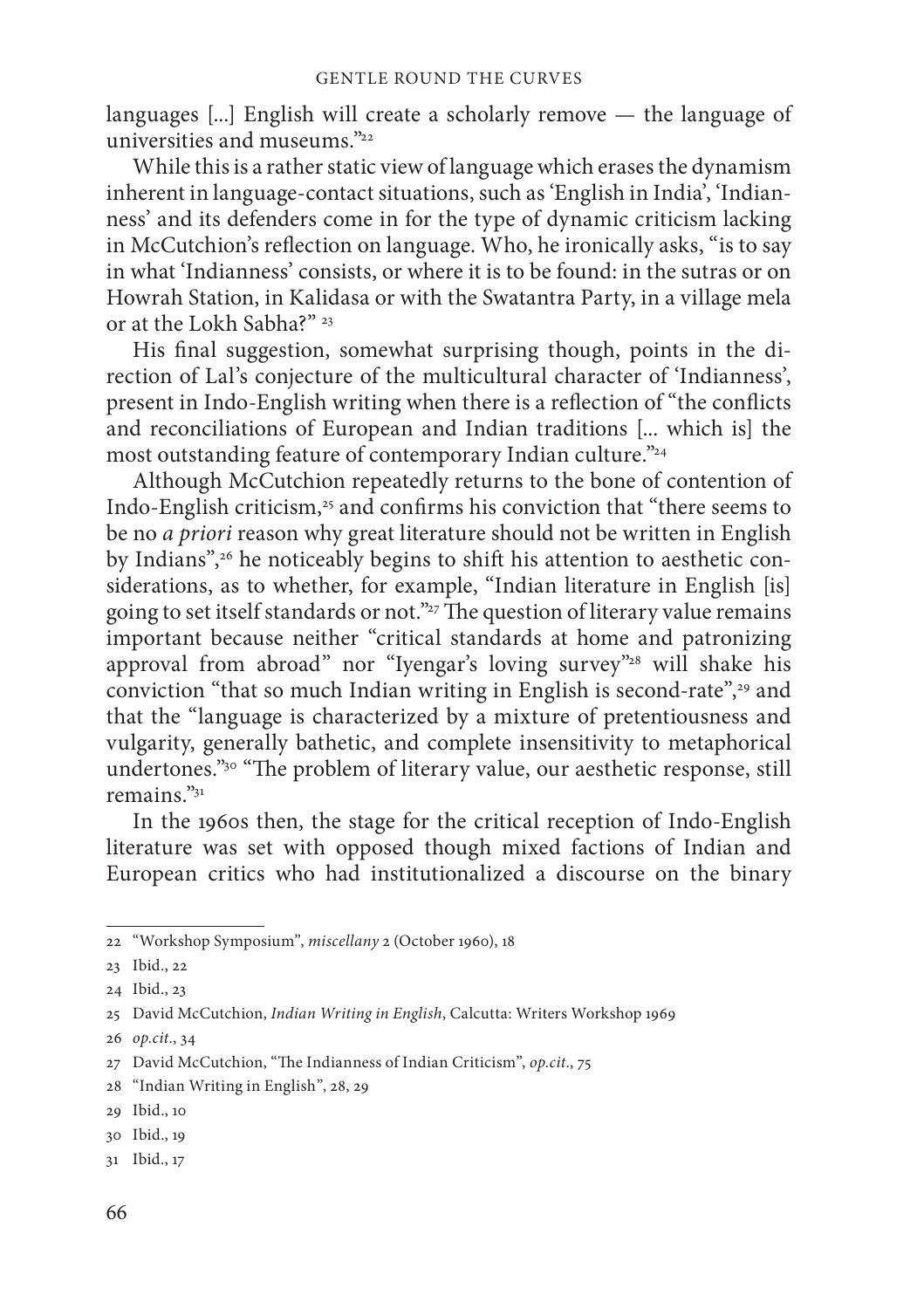opposition of language and sensibility, English and Indianness, and who claimed that the validity of their arguments and judgements were rooted in uncontroversial aesthetic assumptions readily at the disposal of practicing critics.<sup>32</sup> The general debate has continued into the 1990s and, perforce setting aside contributions of the late 1960s and the 1970s, I want to turn to methodological considerations proposed during the last ten to fifteen years.33

The discourse has finally shifted from non-academic to academic institutions, the beginnings of which were noticeable with Narasimhaiah's, Lal's and McCutchion's affiliations with university departments in the late 1960s; new centres of Indo-English literary studies sprang up at the universities of Mysore, Dharwar, Pune, Hyderabad, Gulbarga and New Delhi and at Indian Institutes of Technology in Madras, Bombay and New Delhi. Besides, university journals made their appearance, among them *The Literary Criterion* and the *Literary Half-Yearly*, *The Journal of Indian Writing in English and LittCrit*, or *The Osmania Journal of English Studies*. Finally, we notice the world-wide dissemination of studies in the new or post-colonial literatures in English and their gradual integration into university study programmes; the founding of research associations and the occasional collaboration between Indian and Western researchers. Concomitant with the entry of Indo-English studies into the university, there has been a shift in discursive practice in that for one, the problems of the creative writer has receded into the background and cleared the way for methodological considerations directed at devising an aesthetic theory of the relational integration of language, sensibility and artistic value.34

<sup>32</sup> It should be added here that Bruce King, in his exhaustive study *Modern Indian Poetry in English*, Delhi: OUP 1987, relativizes the importance of the methodological reflections pursued by *The Writers Workshop* by arguing the influence of the 'Bombay poets', viz. Nissim Ezekiel and a whole group "marginal to traditional Hindu society not only by being alienated by their English-language education but also, more significantly, by coming from such communities as the Parsi, Jews, Christians, or by being rebels from Hinduism and Islam, or by living abroad." 3–4

<sup>33</sup> Vasant A. Shahane in a brief survey praises the efflorescence of Indo–Anglian criticism and argues that "the genesis of criticism of Indian writing in English has been 'academic.'" He omits, though, the contributions of the *Indian P.E.N*. and *Writers Workshop*. Useful is his reference to a number of hitherto virtually unknown Ph.D. theses and critical texts of the 1920s and 1930s, while his comment on the achievement of non-Indian critics remains ambivalent. On the one hand he praises the ease with which they lay their hands "on what is 'Indian' in our sensibility", on the other he calls them "liable to be misleading due to their *innate incapacity* [my emphasis] to realize the 'Indianness' of Indian literatures [sic!] in English." Vasant A. Shahane, "Criticism of Indo-English Writing: Achievements and Failures" *Littcrit* 8, 1 (1982), 13-19; here 14

<sup>34</sup> Cf. "Towards an Aesthetic of Indian English Literature", M.K. Naik, *Studies in Indian English Literature*, Delhi: Sterling 1987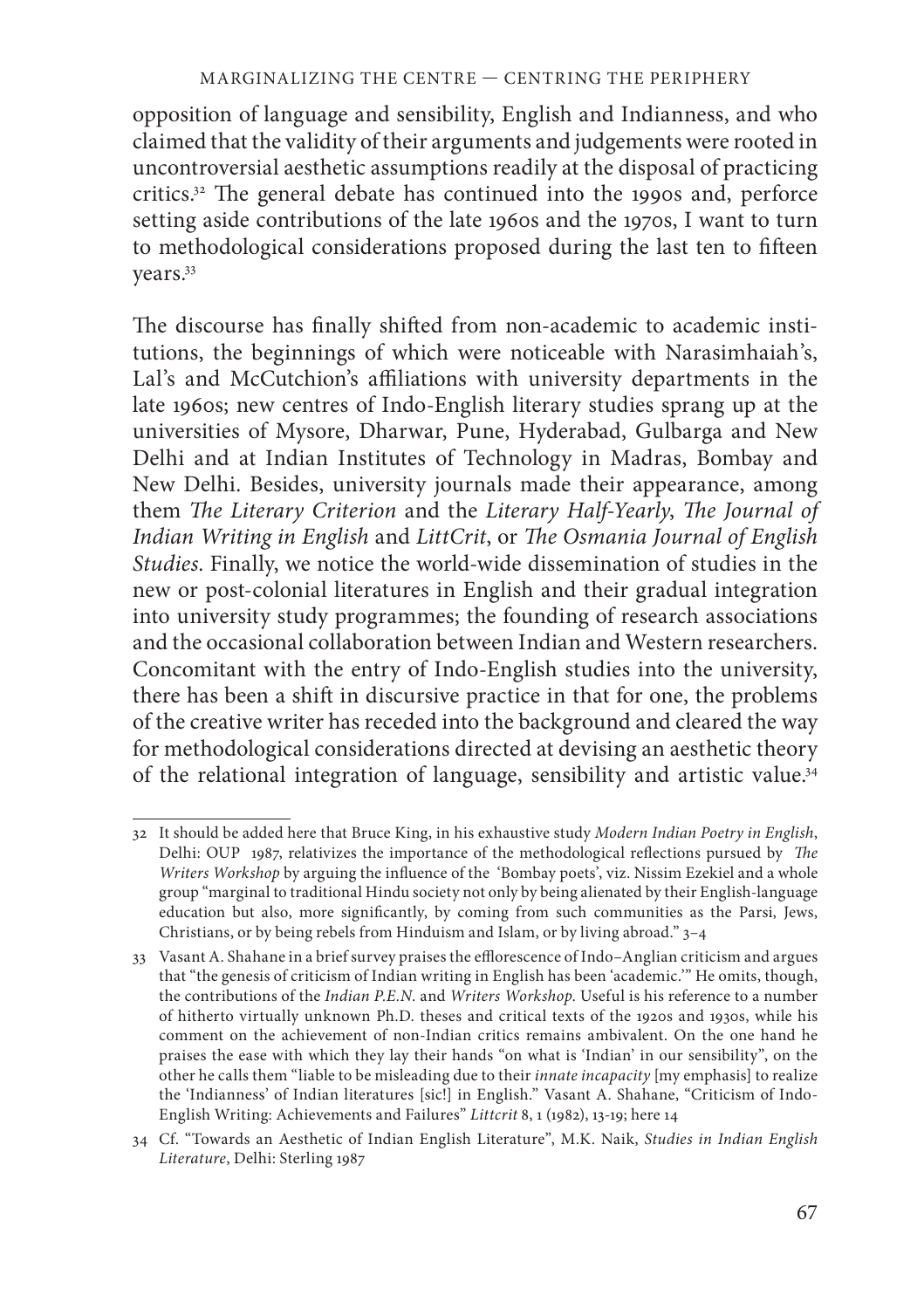For another, by opening up to the global Indian criticism has begun to relativize its often close affinity to the T.S. Eliot / F.R. Leavis 'school' and has returned to its own philosophical and aesthetic tradition.

In this context, the 'angle of attack' naturally differs with regard to epistemological categories like 'Indianness' or 'text' of variegated central concern. Iyengar, for instance, in a short note, felt called upon to define 'Indian sensibility' as "the 'rasa', the quality of our confrontation of Reality", which he perceives as a sufficiently flexible and 'open' concept to be concretized by specific Indian attitudes. But although he does not regard these as monolithic and rejects their equation with Hinduism, he seems to posit an unhistorically pure and static *rasa* which in its 'historical manifestations', though, and especially nowadays, might suffer fraction and fragmentation from the "challenges of an emerging planetary civilization" and thus will make it "more than Indian."35

Indian critics in a seminar on "Identity of Text: Problems and Reliability of Reader Response", again organised at Dhvanyaloka in 1986, attempted to relate Indian aesthetic concepts of the poet-reader relationship to Western reader-response theory, by giving attention to the 'text'. S. Laxmana Murthy, for instance, argued, and he did so in contradistinction to the deconstructionists' 'infinite referral' of meaning or signification, that in traditional Indian aesthetics

> [i]t appears that the Intentional and the Affective are accommodated in recovering the poetic statement in full [,] exercising caution not to let these dwindle into fallacies. [Accordingly] 'a stable identifiable literary text' [is posited] squarely between *kavi* [poet] and *sahridaya* [reader]

He further held that the establishment of this 'rapport' between the two depends on the shared knowledge of "the norms of linguistic community".<sup>36</sup> Obviously then, one of the logical conclusions of this tenet for the reception of Indo-English literature would lie in the difficulty, if not incapacity of English to achieve such a rapport, since it is to be doubted that *kavi* and *sahridaya* share throughout "the norms of linguistic community." Such a posited textual identity thus relativizes the status of Indian writing in English.

<sup>35</sup> K.R. Srinivasa Iyengar, "Towards an Indian Sensibility in Indo-English Fiction" *Littcrit* 8, 1 (1982), 42–46; here 42, 44

<sup>36</sup> S. Laxmana Murthy, "Reader's Response: An Indian View", *Th e Literary Criterion* XXI, 4 (1986), 10–16; here 15. Cf. also Swapan Majumdar, "Is there a Reader in the Class?", *op.cit*., 58–62, who briefly alludes to Hans Robert Jauss, Wolfgang Iser and the "Konstanz School" and suggests that "classical Indian literary criticism has a lot to contribute to the consolidations of the premises of the Response theory" (61), without, however, substantiating his assertion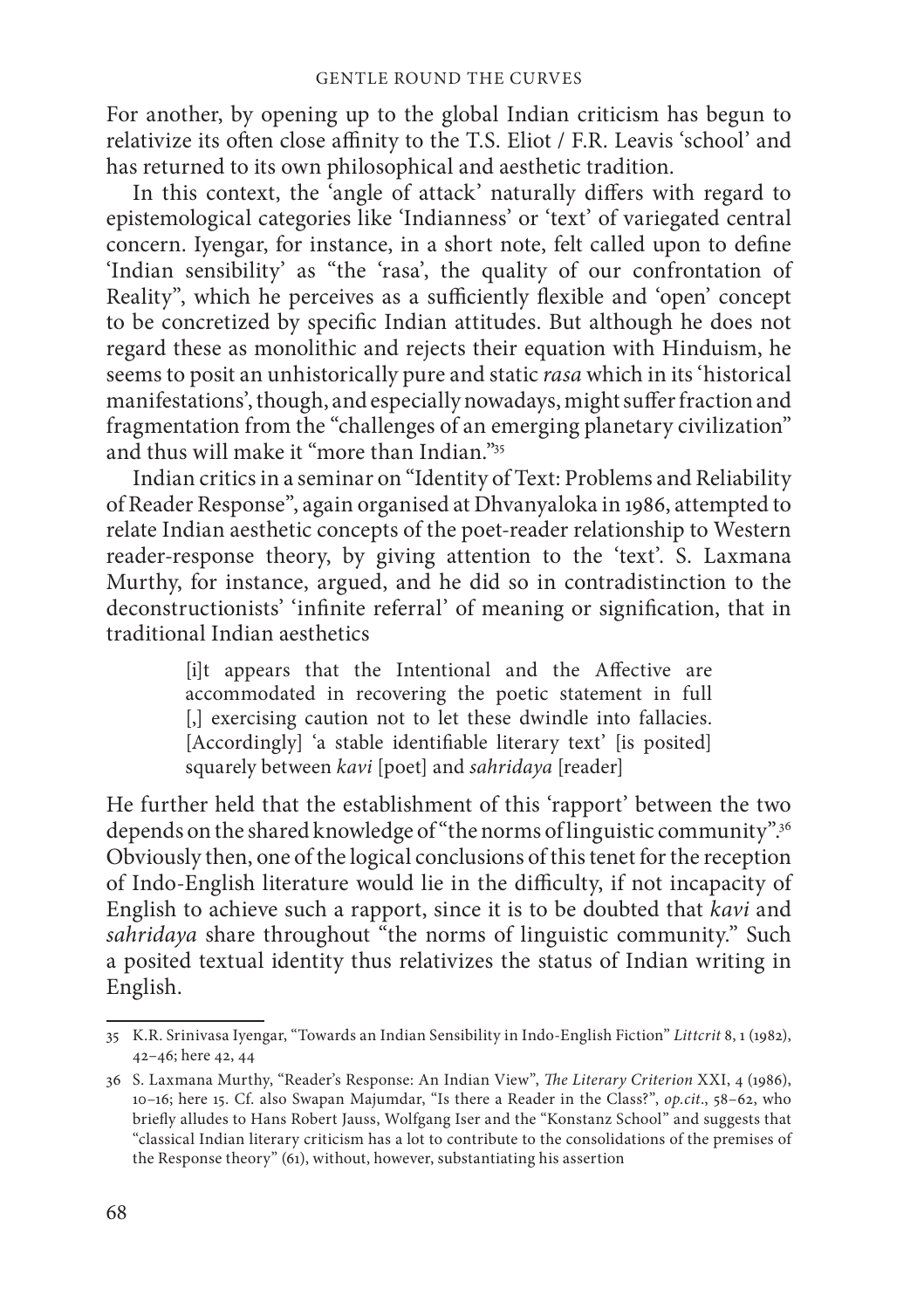In response to Murthy's advocation of the *rasadhvani* concept, C.N. Ramachandran pointed out that this school would, like the 'Vakrokti' School of Kuntaka,

> flounder unless [both] fall back upon the 'given' of highly trained and initiated reader[s], [who, however, hardly exist], especially [not] in the modern world with its spread of literacy to all sections of the society and its clearing off the linguistic, cultural, and geographical bounds of readers.37

Yet in spite of his reservations, Ramachandran does not follow deconstructionism in its critique of Saussure and its denial of "the 'essence' of a text" and "a distinctive status to [sic] literary works",38 but maintains that "a text has no identity of its own except the one given it by the reader." This, of course, is a far cry from considering the reader's realization of a text as "release from his egocentric predicament"39, as maintained in the "Common Poetic"-seminar in 1984. Though objections were raised against Ramachandran and Murthy,<sup>40</sup> the conclusion to be drawn from this seminar is that against the epistemological problem of a suppositious constant, viz. 'Indian sensibility' — which, of course, relates to the central Hindu philosophical concept of *Brahman/atman* and *maya* — 'text' in its 'historical manifestation(s)' has been more strongly foregrounded in the more recent methodological debate. An impression confirmed, incidentally, by Kapil and Ranga Kapoor's note on "Third World Poetics. The Indian Case", and their "proposal to revive Indian poetics" in "terms of revival of Sanskrit poetics." This is being translated as revitalizing those 'schools' which based their aesthetics on "the scientific study of language", resp. "the special use of language as medium of art."41 Circumventing the issue of poet-readerrelationship, 'text' with these critics is given the status of an autotelic entity to be submitted to descriptive linguistic and rhetorical analysis. This is an unexpected relapse, it appears, into the pre- reader-response era of New Criticism, although paradoxically, the Kapoors castigate Indian critics for not having used "frameworks" such as "hermeneutics, structuralism, post-structuralism [and] deconstruction."42

<sup>37</sup> C.N. Ramachandran, "In Search of the Text: A Comparative Study of Western and Eastern Concepts", *The Literary Criterion XXI*, 4 (1986), 69-79; here 77, 78

<sup>38</sup> Ibid., 73

<sup>39</sup> Cf. note 12

<sup>40</sup> *The Literary Criterion XXI*, 4 (1986), 101-106

<sup>41</sup> Kapil Kapoor and Ranga Kapoor, "Third World Poetics. The Indian Case", *ACLALS Bulletin*, 7th series, No. 5 (1986), 48–57; here 52

<sup>42</sup> Ibid, 48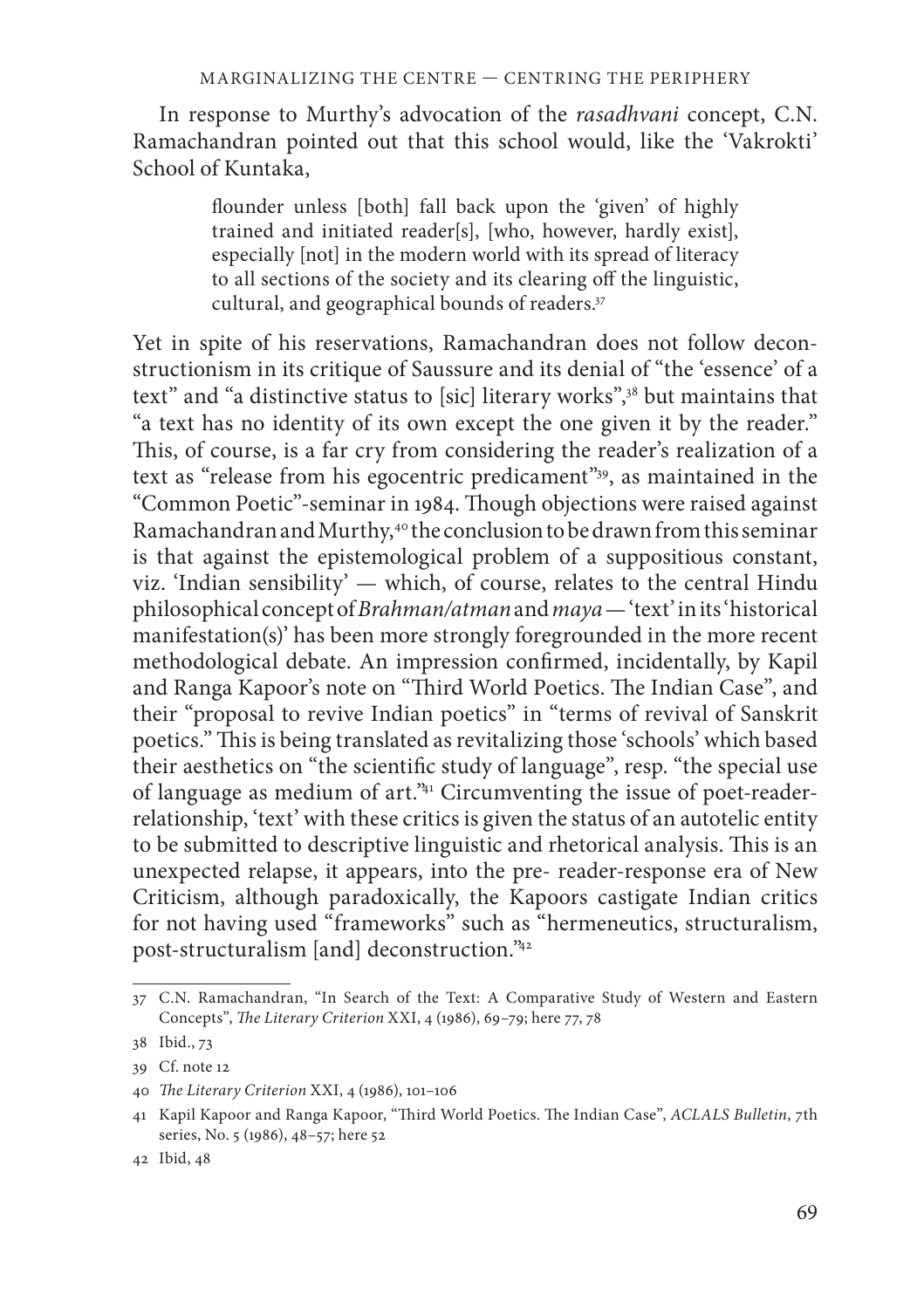While lack of space prevents further comments on the recent general Indian critical discourse, $43$  a few remarks on the non-Indian contribution $44$ must suffice.

Klaus Börner's essay "The Reception of Indian Literature in English in the West",45 refers in its main argument distinctly to the Indian aesthetics discourse of the 1980s. Attempting to explore the question whether "the new literature (in English) call[s] for a new criticism" (307), he spells out a series of reception situations, among them one in which "the reader is German, author and reality are Indian, [and] the text is Indo-English." (312) Setting aside here the problematic situation of the German reader, Börner's discussion on the possibility of mediating such texts crossculturally concentrates on the by now familiar discourse of the use of English — which, as he indicates, must be tackled socio-linguistically — and of 'Indianness'. Here he seems to corroborate implicitly "the nationalists or regionalists who think that English only superficially affects a deep rooted Indian identity" (314), and to follow Narasimhaiah's and other traditionalist Indian critics' validation and valorisation of Sanskrit aesthetic theory as constituting a tenable modern Indian poetics. His argument is that "the utterly non-western synthesis of religion, philosophy and aesthetics that constitutes the eastern modes of perception" has remained dominant, because "in the eastern reception of art the fatal secularization or dissociation of sensibilities has not taken place." (318) Börner thus posits the continuance of a distinct Indian sensibility, when reflected philosophically, has obviously found its 'objective correlative' in Sanskrit aesthetics, especially as regards the poet-reader-relationship articulated in *rasadhvani*.

In contrast to Börner, a rather different methodological approach of non-Indian critics has set great store on relating Indian writing in English to, as Syd Harrex and Guy Amirthanayagam have put it, "the complex process of cultural hybridization" with its historical roots of imperialism and "multi-ethnic creativity in spoken and written English."46 Accordingly,

<sup>43</sup> Cf. also Vasant A. Shahane, "Indo-English Literature: Its Major Concerns and Its Academic Rationale", ed. A.K. Srivastava, *Alien Voice. Perspectives on Commonwealth Literature*, Lucknow: Print House India 1981, 9–30

<sup>44</sup> Cf. Kirpal Singh, ed., *Th rough Western Eyes: Foreign Responses to Indian Writing in English*, Calcutta 1984, which is based on a "Special Double Issue" of *The Journal of Indian Writing in English* 8 (1980)

<sup>45</sup> Klaus Börner, "The Reception of Indian Literature in English in the West", *German Studies in India* 9, 4 (1985), 177–190; repr. in: ed. Abhai Maurya , *India and World Literature*, New Delhi 1990, 305–321

<sup>46</sup> S.C. Harrex & Guy Amirthanayagam, "Introduction: Notes towards a Comparative Cross-Cultural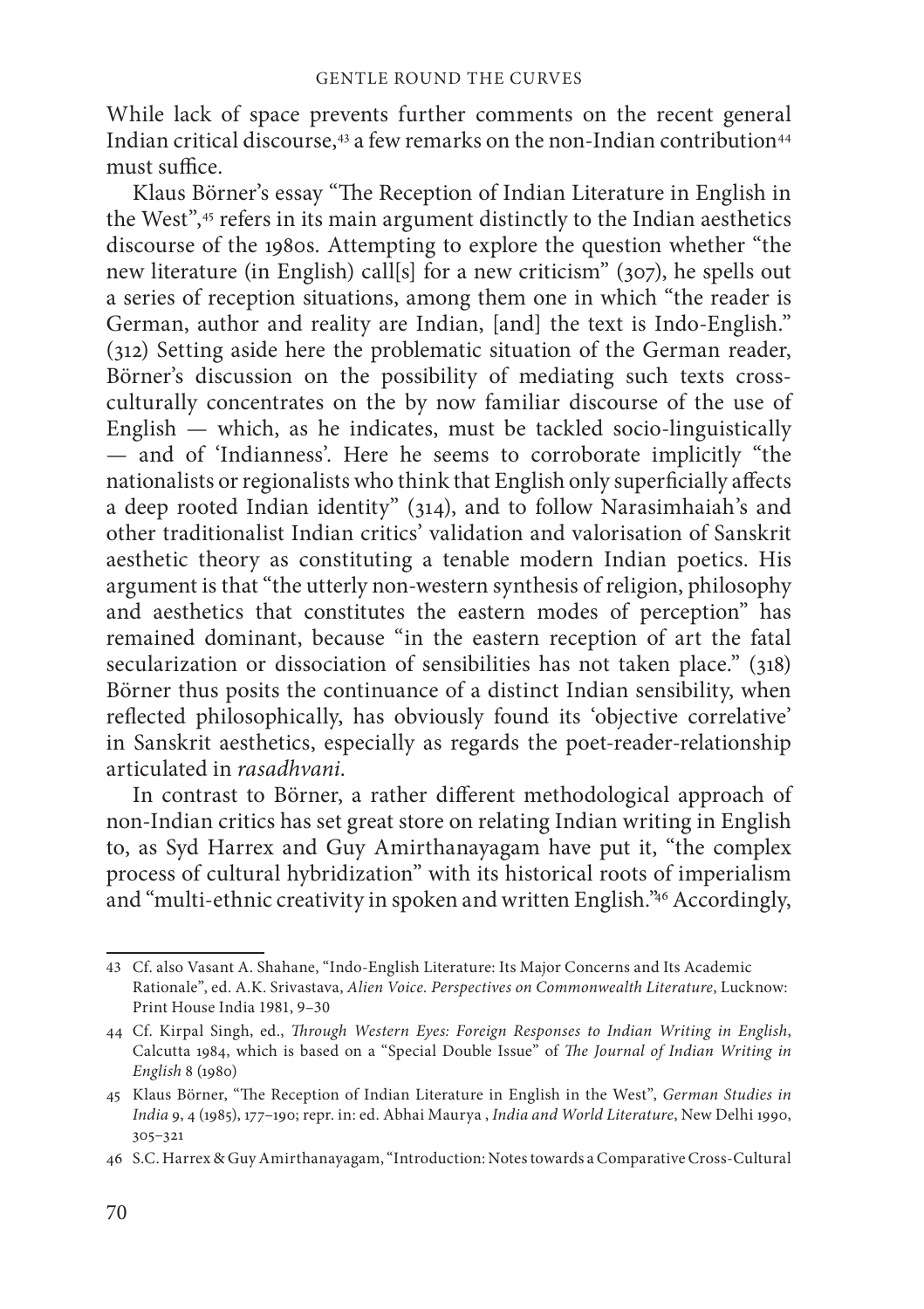the catalyst for many writers here "is the *cross-cultural* [my emphasis] character of their situations and identities." (3) Nonetheless, both critics are careful in pointing out that, although Indian writers share in this process, they are yet "heir to a number of major cultural traditions" (17) that continue to shape them.

While a methodological exploration, for example, of the linguistic processes giving expression of the experience of cultural hybridisation, is not being attempted here, it is given some scope in John Oliver Perry's "Is Indian English an 'Alien Tongue'?"47 He pursues some of those linguistic aspects of the multi-functional nature of Indian English Börner may have had in mind. Discussing socially, culturally and historically differing Indian English varieties, Perry admits that

> it cannot reasonably be claimed that the full panoply of India's multicultural traditions can be captured in Indian English, [but adds that this] limitation [...] also applies to all the geographically identified regional languages; none can incorporate all the rest. (49)

On the other hand he claims — probably much to the chagrin of the 'localist' defenders of one and only one Indian 'reality' — that

> Indian English can and does embody many different distinctly Indian realities; it is a more multi-cultural language medium in its many effective uses, poetic and practical, than probably any other language used in India. (40)

In this context even Bill Ashcroft, Gareth Griffith and Helen Tiffin's study of the new, or as they prefer to say, post-colonial literatures, The *Empire Writes Back,*<sup>48</sup> represents a fundamental theoretical non-Indian intervention into the Indo-English critical discourse. Viewing the Sanskrit aesthetics debate of the 1980s as "in part at least [...] a debate about decolonization" (117), the three Australian critics bracket it with the worldwide post-colonial process of abrogating Western cultural hegemony and appropriating one's own cultural identity, but warn us at the same time, that its outcome in India is "difficult to predict." (121) Referring to the

Criticism", eds. Guy Amirthanayagam and S.C. Harrex, *Only Connect. Literary Perspectives East and West*, Adelaide/Honolulu: CRNLE and East-West Center 1981, 1–27; here 1

<sup>47</sup> John Oliver Perry, "Is Indian English an 'Alien Tongue'?", *The Literary Criterion* XXV, 3 (1990), 38–55

<sup>48</sup> Bill Ashcroft, Gareth Griffith, and Helen Tiffin, *The Empire Writes Back. Theory and Practice in Post-colonial Literatures*, London: Routledge 1989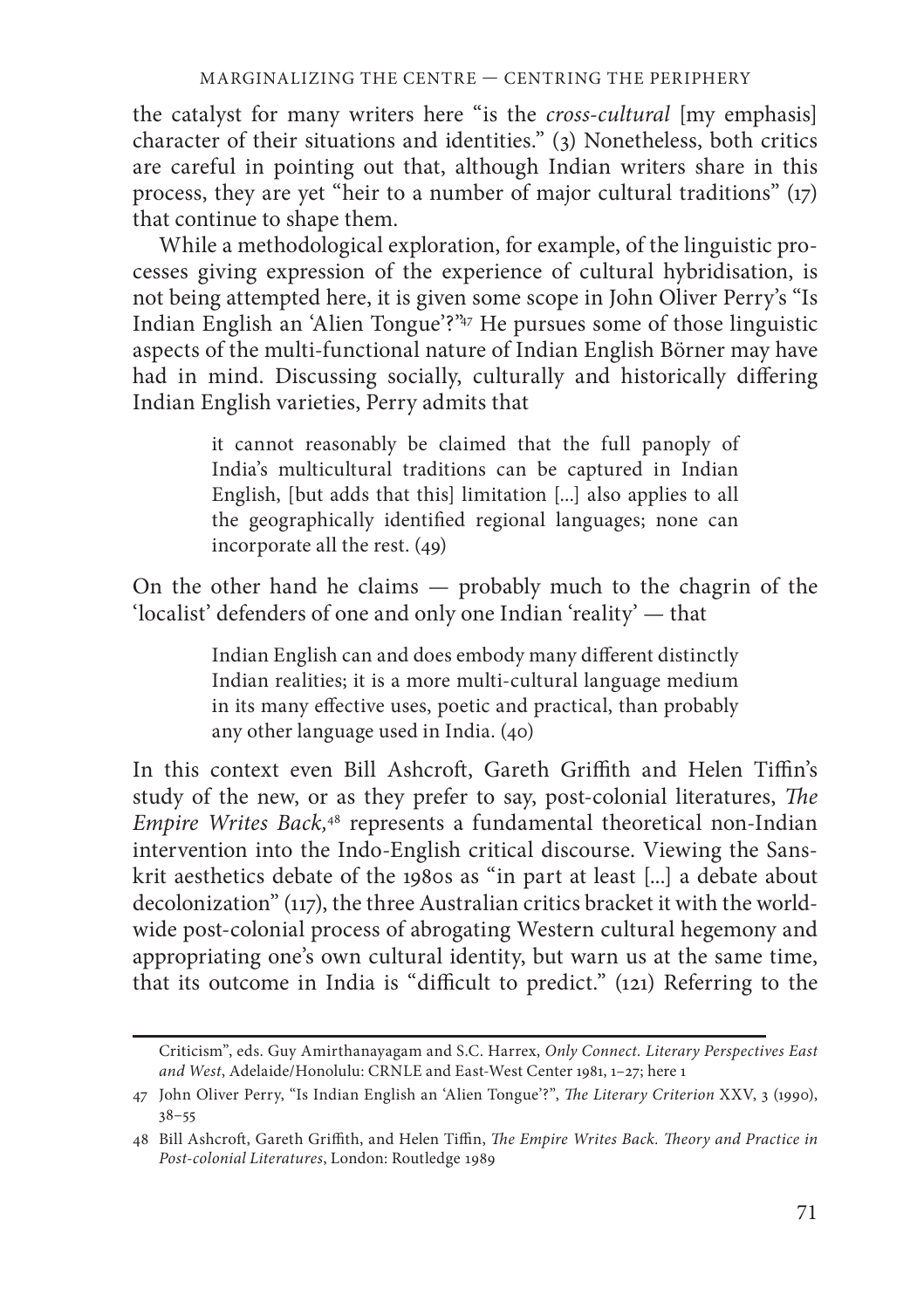practice and theory of Indo-English writing, they confine themselves to affirming Meenakshi Mukherjee's generalizing evaluative statement made in the mid-1970s, that the Indian writers' choice of English "is in no sense a bar to this work being profoundly Indian in concern and potentially as rich a means of reproducing Indian society and thought."  $(123)^{49}$ 

The discourse of post-colonialism has, with a very few exceptions, hardly drawn in Indo-English critics. Among them, Arun P. Mukherjee's intervention, "The Exclusion of Postcolonial Theory and Mulk Raj Anand's 'Untouchable': A Case Study",<sup>50</sup> deserves attention, as it represents a basic critique of the theoretical assumptions of this discourse. Questioning the validity of post-colonial constructs, such as "the binary oppositions of colonizer/colonized, domination/resistance" (30), the positing of a "unitary subject" (34) and "a unitary 'colonised consciousness" (44), Mukherjee generally accuses the post-colonial theoreticians (including Diana Brydon, Abdul R. JanMohamed, Leslie Monkman, Benita Parry or Stephen Slemon) of re-introducing a "'universalist' aesthetics, albeit from the left this time" (29) by suggesting a

> 'postcolonial' essence [...] that is supposedly shared by geographically dispersed and historically, culturally, linguistically, politically, and racially different societies and the texts produced by their members. (29)

Mukherjee rests her counter-arguments on at least two premises; first, that there exists in post-colonial societies the

> Bakhtian 'heteroglossia' [...] of social discourses [...] that arises from conflicts of race, class, gender, language, religion, ethnicity, and political affiliation and forms, in Jameson's terms 'the social ground of a text' (34),

and secondly and concomitant with this heteroglossia that

our cultural productions are also created in response to *our own* [my emphasis] cultural needs and desires to interrogate 'our class structures, our familial ideologies, our management of bodies and sexualities, our ideologies, our silences'. (33)

Deconstructing Mulk Raj Anand's *Untouchable* (1935), "one of the canonical texts of Indo-English literature", (35) Mukherjee then proceeds to illustrate

<sup>49</sup> Quoted from Meenakshi Mukherjee, *Considerations*, New Delhi: Allied 1977, n.p.

<sup>50</sup> Arun P. Mukherjee, "The Exclusions of Postcolonial Theory and Mulk Raj Anand's 'Untouchable': A Case Study", *ARIEL* 22, 3 (July 1991), 27–48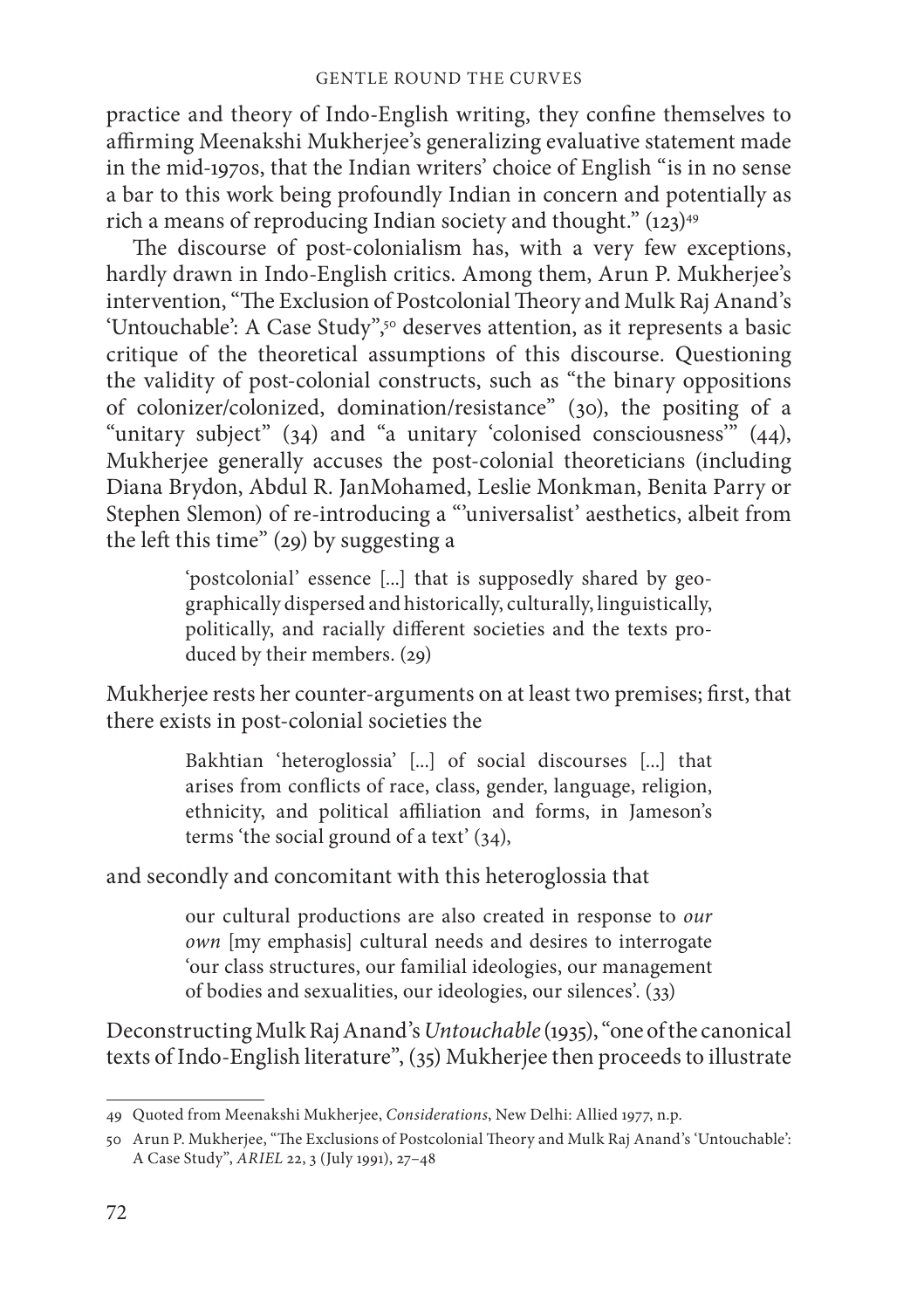that, far from being a post-colonial novel, "the textual discourse can be called patronizing"  $(38)$  in that it represses and denies the "actions and discourses of the untouchables themselves."(38) Historically speaking, they were very well in a position to act at the time Anand wrote this novel, which Mukherjee calls an "embourgeoisified version of [the untouchables'] story" (36) and aligning itself with the "version of nationalist historiography." (39) "The 'heteroglossia' of the novel is, ultimately, constituted of middle class voices alone." (40) Rejecting a "homogeneous postcolonial consciousness" (33), Mukherjee emphatically implores post-colonial critics to realize the "pluralistic and heterogeneous nature of the 'socio-ideological' discourses of postcolonial cultures." (45)

To conclude: The more audible voices in the concert of Indo-English literature and its critical reception, however, will most probably be found among a younger generation who, setting aside their continued response to the work of the founding fathers of the Indo-English novel, will increasingly be concerned with the after-effects of the paradigmatic change in the Indian literary scene brought about by Rushdie's *Midnight's Children. A collection of essays edited by Viney Kirpal, The New Indian Novel in English: A Study of the 1980s*, and Feroza Jussawalla and Reed Way Dasenbrock's "Introduction" to their *Interviews with Writers of the Post-Colonial World* are just two instances of a fresh response to Indo-English works which differ from their predecessors in more than merely their nonrealistic narrative mode.<sup>51</sup>

Commenting upon the newness of quite a few works of the 1980s, Kirpal notices their openness to new forms and themes, their "vast emotional, political, cultural, geographical and historical sweep", and "protagonists [who] are insecure, anxious, tense, sceptical people sitting on the edge of the world." (xvii) Affirming the post-colonial outlook on the Indo-English novel, the critic does not only relate the 1980s novel to the "mixed Indian tradition" (xxi), including the presence of minority communities, but implicitly also advocates a shift in the theoretical discourse to correspond to the shift in literary practice.<sup>52</sup> Still, readings of Rushdie's works for example, illustrate that the new critical task is not as easy to accomplish as a programmatic outline may suggest. Neither Makarand R. Paranjpe's sweeping generalizations about the novel of the 1960s and 1970s, or his cursory pro-

<sup>51</sup> Ed. Viney Kirpal, *The New Indian Novel in English: A Study of the 1980s*, New Delhi: Allied Publishers 1990; eds. Feroza Jussawalla and Reed Way Dasenbrock, *Interviews with Writers of the Post-Colonial World*, Jackson & London: University Press of Mississippi 1992

<sup>52</sup> Cf. also Novy Kapadia, "Narrative Techniques in the New Indian Novel", Kirpal, *op.cit*., 239–250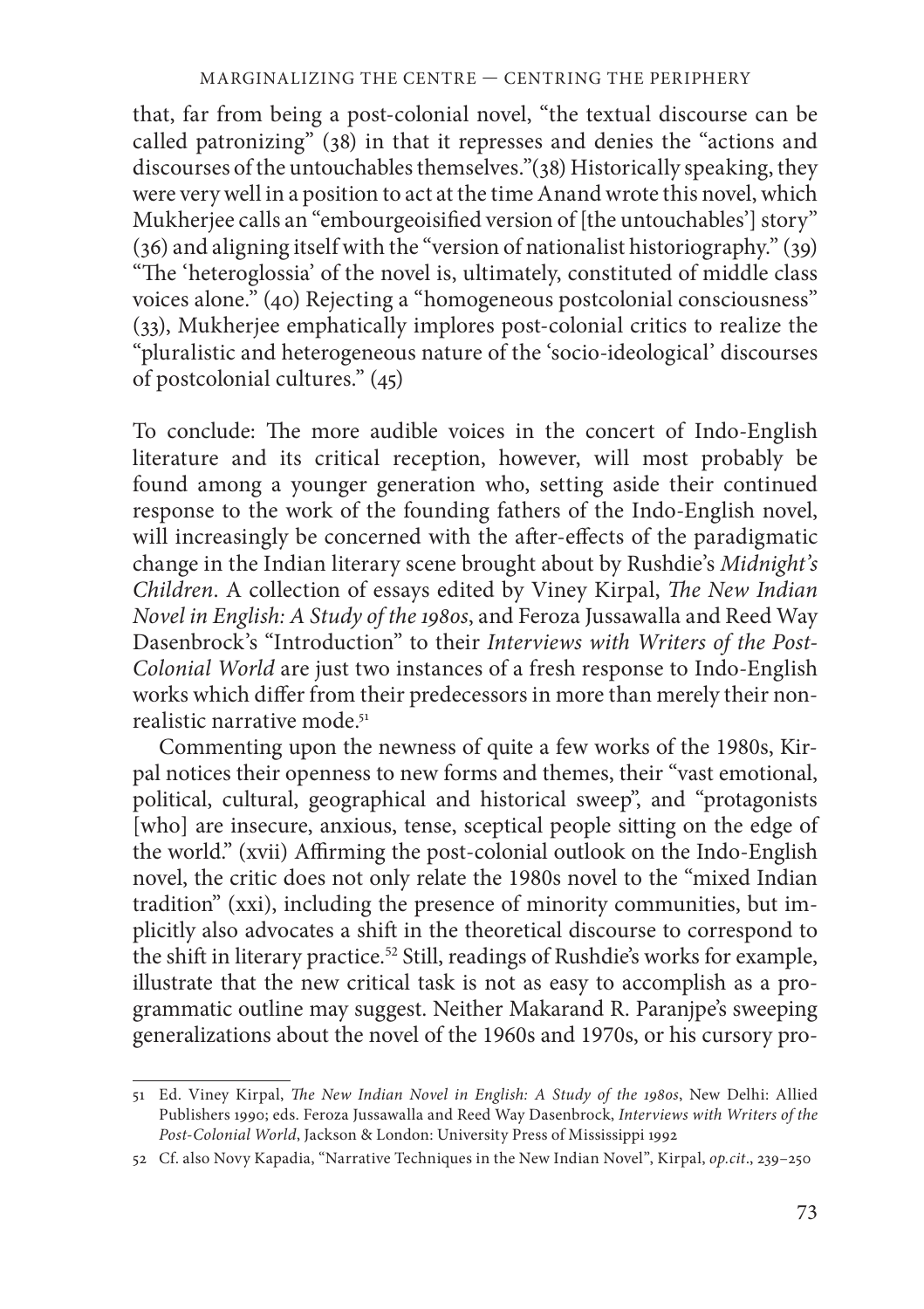nouncements on Rushdie as a hoax and *Midnight's Children* as phoney and "one great, big, confused bluff<sup>",53</sup> nor Jussawalla's diatribe against *The Satanic Verses* because of the author's alleged 'Orientalism' and, interestingly, the novel's lack of "a good story, a moral vision, and a narrative technique that keeps the reader engrossed,"<sup>54</sup> quite fulfil the high expectations raised in Viney Kirpal's "Introduction".

Looking back at the long tradition of Indo-English writing, it is surprising to note that its reception both in practical and theoretical terms has, on the whole, mainly been an affair of a comparatively small group of Indian and an even smaller number of non-Indian critics. Besides, it has been restricted almost exclusively to 'high' literature, thereby denying popular or mass literature the attention it certainly deserves, especially since its reading may offer access to elusive aspects of literary practice in India. Finally, linguistic studies, in spite of the work done by Braj B. Kachru and a few others, are almost non-existent. The field of Indo-English literature needs further cultivation, and since it continues to grow it will, hopefully, invite many more critical readers.

## **Works cited**

Anand, Mulk Raj, "Pigeon-English: Some Notes on Indian- English Writing", ed. M.K. Naik, *Aspects of Indian Writing in English*, Delhi: The Macmillan Company of India 1979, 24-44

ASHCROFT, Bill, Gareth Griffith, and Helen Tiffin, *The Empire Writes Back. Theory and Practice in Post-Colonial Literatures*, London: Routledge 1989

- Börner, Klaus, "The Reception of Indian Literature in English in the West", *German Studies in India* 9, 4 (1985), 177–190
- Cowasjee, Saros, *So Man Freedoms: A Study of the Major Fiction of Mulk Raj Anand*, Delhi: OUP 1977

Dhingra, Baldoon, "Baldoon Dhingra interviews Michael Edwardes", *Indian Writing in English — A Symposium*, Calcutta: Writers Workshop n.d. [1962]

Harrex, S.C. and Guy Amirthanayagam, "Introduction: Notes towards a Comparative Cross-Cultural Criticism", eds. Guy Amarthanayagam & S.C. Harrex, *Only Connect. Literary Perspectives East and West*, Adelaide/Honolulu: CRNLE and East-West Center 1981, 1–27

Iyengar, K.R. Srinivasa, *Indian Writing in English*, Bombay: Asia Publishing House 1962

 $-$ , ed., *Indian Writers in Council: Proceedings of the First All-India Writers Conference*, Bombay: The International Book House 1947

—, "Towards an Indian Sensibility in Indo-English Fiction", *LittCrit* 8, 1 (1982), 42–46

- Jussawalla, Feroza F., *Family Quarrels. Towards a Criticism of Indian Writing in English*, New York: Peter Lang 1985
- $-$ , "Post-Joycean / Sub-Joycean: The Reverses of Mr. Rushdie's Tricks in *The Satanic Verses*", ed. Viney Kirpal, *op.cit*., 227–337 [sic!]

<sup>53</sup> Makarand R. Paranjpe, "Inside and Outside the Whale: Politics and the New Indian English Novel", Kirpal *op.cit*., 213–226; here 220 and 221

<sup>54</sup> Feroza Jussawalla, "Post-Joycean/Sub-Joycean: The Reverses of Mr. Rushdie's Tricks in *The Satanic Verses*", Kirpal, *op.cit*, 227–337 (sic!); here 232 and 236